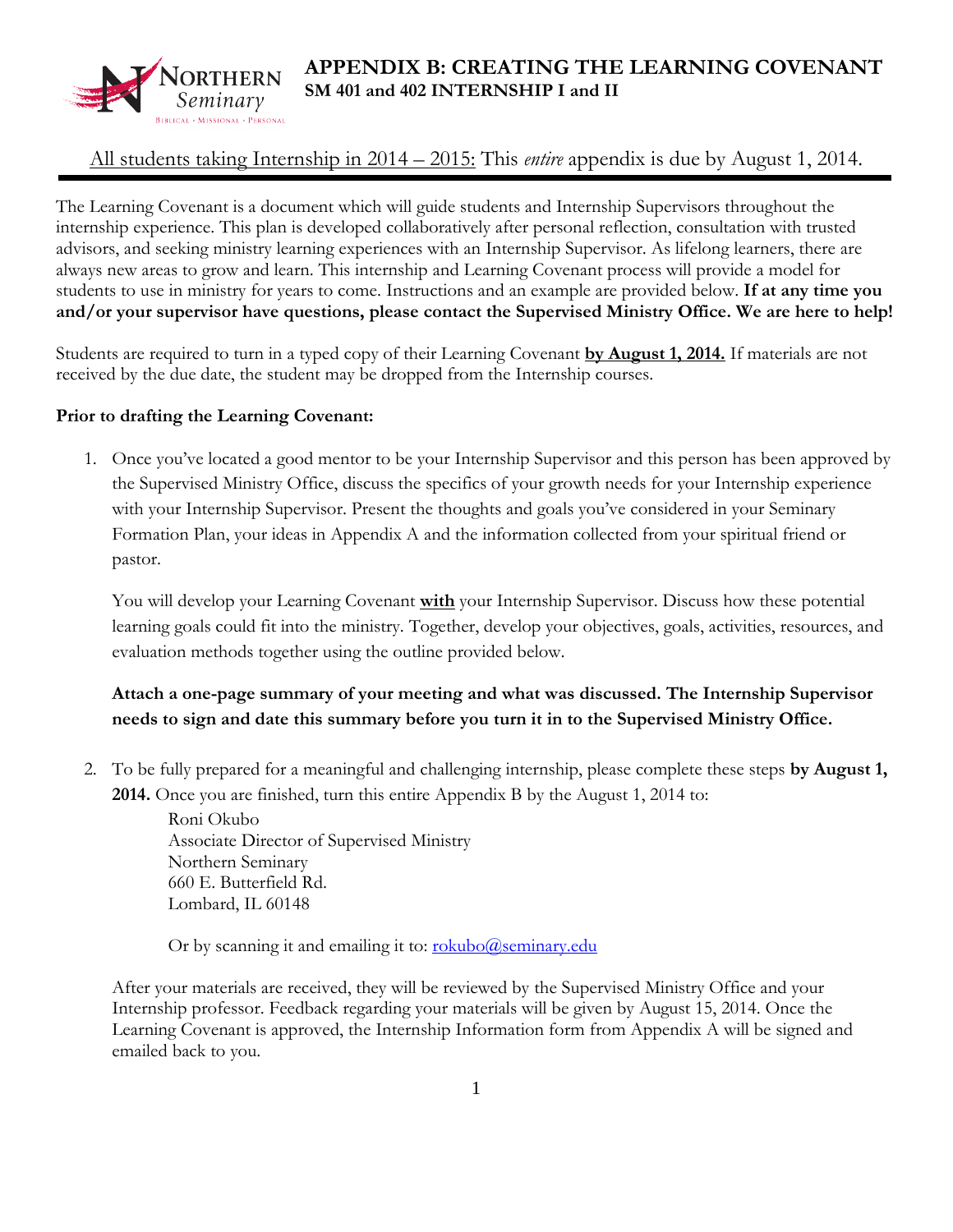#### **DRAFT THE LEARNING COVENANT**

1. Review your possible goals you listed for Appendix A and pick out your top ideas. You need a total of 3 – 4 goals. **Goals** are broad statements about your aim and purpose and ask "What do I hope to achieve?"

Your goals should be clearly connected to your Seminary Formation Plan and Pre-Covenant assignments and be created from **each** of the following categories:

| Goal type | Definition                                         | How many for Learning         |
|-----------|----------------------------------------------------|-------------------------------|
|           |                                                    | Covenant                      |
| Cognitive | Goals which increase your knowledge of ministry    | Create 1 or 2 cognitive goals |
|           | and/or theological application                     |                               |
| Skill     | Goals which increase your competency in            | Create 1 or 2 skill goals     |
|           | performing ministry                                |                               |
| Personal  | Goals which that will enable a change in you       | Create 1 personal goal        |
|           | personally. This should reflect an area self-care, |                               |
|           | relationships or spiritual growth.                 |                               |

\*\* Start by creating one of each type of goal and then include an additional cognitive OR skills goal.

- 2. Each goal should have 3 4 Activities and 1 2 Evaluation Methods to enable the student, professor, and Internship Supervisor to properly evaluate the student's performance.
	- a. **Activities** are more concrete, tangible, specific, and spell out the ways in which goals will be achieved. Activities ask, "What has to take place for each goal to be realized?"
	- b. **Evaluation Methods** discover and determine the value of the completed work or project. Both qualitative (may be subjective and includes introspection and direct observation) and quantitative (may be objective and looks at how much or how well the goal was accomplished) evaluation methods should be used.
		- i. To create a strong evaluation method, ask yourself questions such as: How will I know this goal has been achieved? What change should be seen? How will I see the change?
		- ii. You may find it helpful to have questions be your evaluation markers. For example, if your skill goal is to improve in preaching, your evaluation questions could be:
			- 1. Did the congregation understand my main point(s)? I will determine this by asking a few key people afterwards.
			- 2. Did I speak in a clear, confident manner? I will determine this by recording my sermon and reviewing the recording with my Internship Supervisor.
			- 3. Did my sermon have depth theologically and also comprehended to the congregation? I will determine this by asking follow-up questions to members already identified by myself or my Internship Supervisor.
- 3. Internship is a time to learn, accomplish new things and to take risks. You are not expected to know how to accomplish each goal on your own. Don't go into internship blindfolded. For each learning goal, name 1 or 2 resources to help you achieve your goal.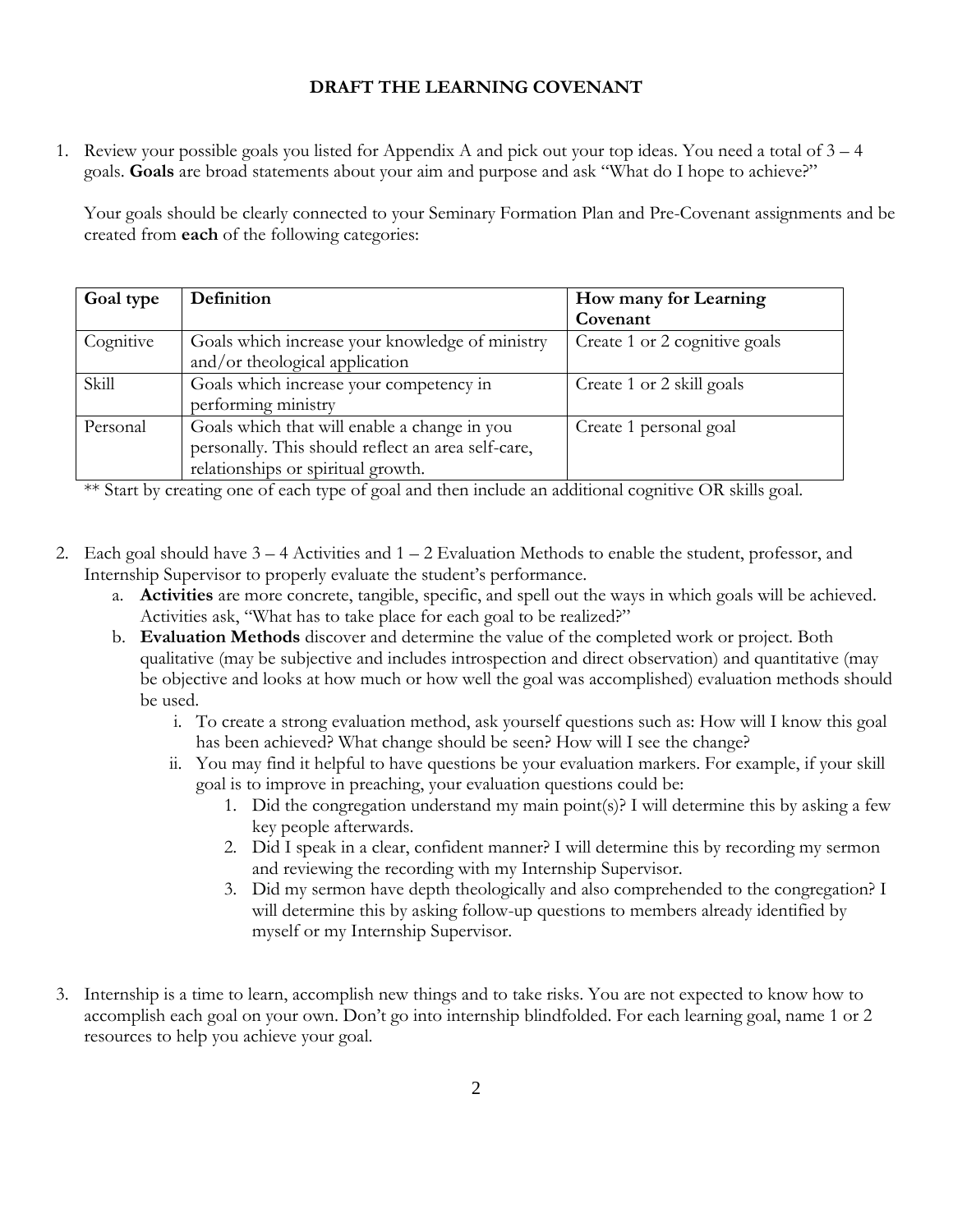- a. **Resources** support the activities and include: support and reference people, key volunteers, educational resources (books, seminars, classes, etc.). What do you need to learn more about how to achieve your goal well? Who or what has the knowledge you need?
- 4. Now that you have the content of your internship designed, use the following outline to format your Learning Covenant. This format will be repeated for all 3 – 4 learning goals.
	- **A. Ministry Goal #1:** List in 2 3 sentences a general description of your Ministry Goal for the quarter.
		- a. **Activities:** Describe 3 4 specific activities that you will develop and complete in order to accomplish the Ministry Goal.
		- b. **Evaluation Methods:** For each Activity, please list  $1 2$  criteria to be used to consider if the goal is achieved.
		- c. **Resources:** List one or two resources to help you with your overall goal.

Outline this section as follows.

- i. **Activity One** 1. **Evaluation Method**  ii. **Activity Two** 1. **Evaluation Method** iii. **Activity Three** 1. **Evaluation Method** iv. **Activity Four** 1. **Evaluation Method** v. **Resources**
- 5. Review your Learning Covenant draft with your Internship Supervisor. He/she should also approve of your Learning Covenant and provide helpful feedback on each of your goals, activities, evaluation methods and resources.
- 6. Turn in all of the above by **August 1, 2014.**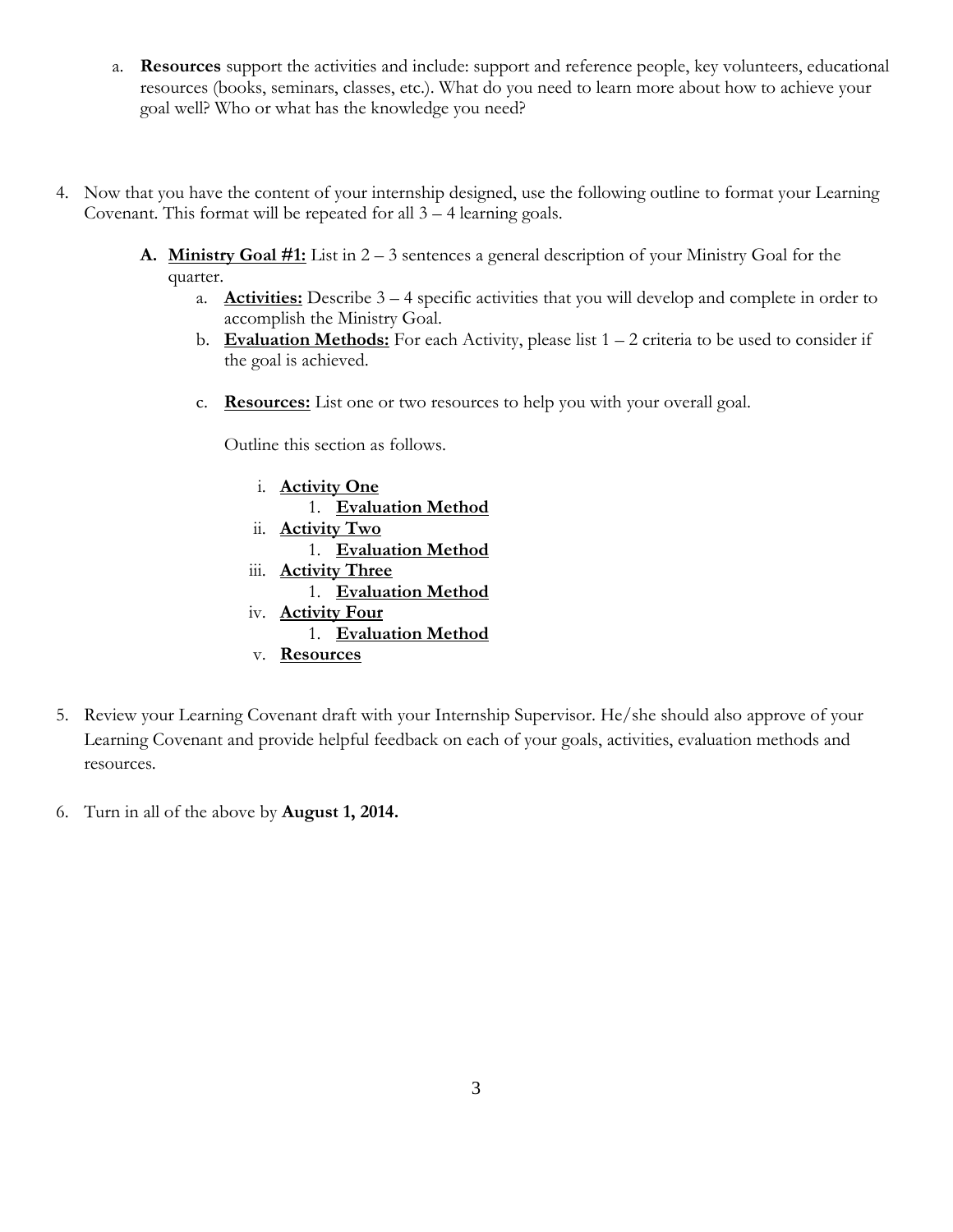### **EXAMPLE LEARNING COVENANT**

- 1. **Ministry Goal #1**: To learn about teaching methods. (Cognitive goal)
	- a. **Activity One:** Discuss teaching methods with at least two experienced teachers for about one hour each to ask about the variety of methods they use and the strengths and weaknesses of each.
		- i. **Evaluation Method:** Did I gain insights into different teaching methods from these teachers? Did this experience improve my teaching or at least give solid ideas on how to improve?
	- b. Activity Two: Observe great teachers and preachers who are recommended by my teaching friends on who would be good to observe in person or on YouTube. I will observe 2-3 teachers.
		- i. **Evaluation Method:** Did I pick great examples of teachers? Am I seeing how I can be a better teacher?
	- c. **Activity Three:** Incorporate at least two new teaching methods into the youth curriculum. I will explore online and implement at least five new techniques each quarter.
		- i. **Evaluation Method:** How are these new techniques enriching my teaching? Am I connecting better with the students because of these techniques?
	- d. **Resources:** My teaching connections- my aunt, friends who teach high school, Internship Supervisor, church members in education, former Northern classmates in youth ministry.
- 2. **Ministry Goal #2:** To discern if pastoral ministry is my calling through a process of dialogue, reflection, and reading. (Cognitive goal)
	- a. **Activity One:** Spend intentional time in prayer daily regarding my call and to practice Breath Prayer (to pray a simple, intimate prayer of heartfelt desire before God throughout the day.)
		- i. **Evaluation Method:** Is my practice of Breath Prayer helping me seek the Lord daily? Is this practice something that is now naturally part of my daily life? I will determine this by noting when I've practiced Breath Prayer in my calendar and will review my progress weekly.
		- ii. **Evaluation Method:** Am I more peaceful, less stressed and more reliant on God as a result of my increased prayer life? Do others see a change in my demeanor?
	- b. **Activity Two:** Meet with a Spiritual Director who will probe me about my skills and gifts.
		- i. **Evaluation Method:** I will be open to the instruction and process given by the Spiritual Director. We will meet at least once a month. Was I engaged in the process with my Spiritual Director? Did we meet consistently each month? Was I open and honest about my life and growing edges?
	- c. **Activity Three:** Dialogue with other clergy about their pastoral ministry experiences and about their call to ministry. Seek insights from them about my call.
		- i. **Evaluation Method:** Did I meet with at least one clergy member per month?
		- ii. **Evaluation Method:** Did I conduct these interviews in a professional manner? Was I prepared with good questions? Did the pastor seem glad to have met with me?
	- d. **Resources:** Spiritual director, clergy relationships, books on calling as suggested by my Internship Supervisor or Professors, *Spiritual Disciplines Handbook* by Adele Calhoun.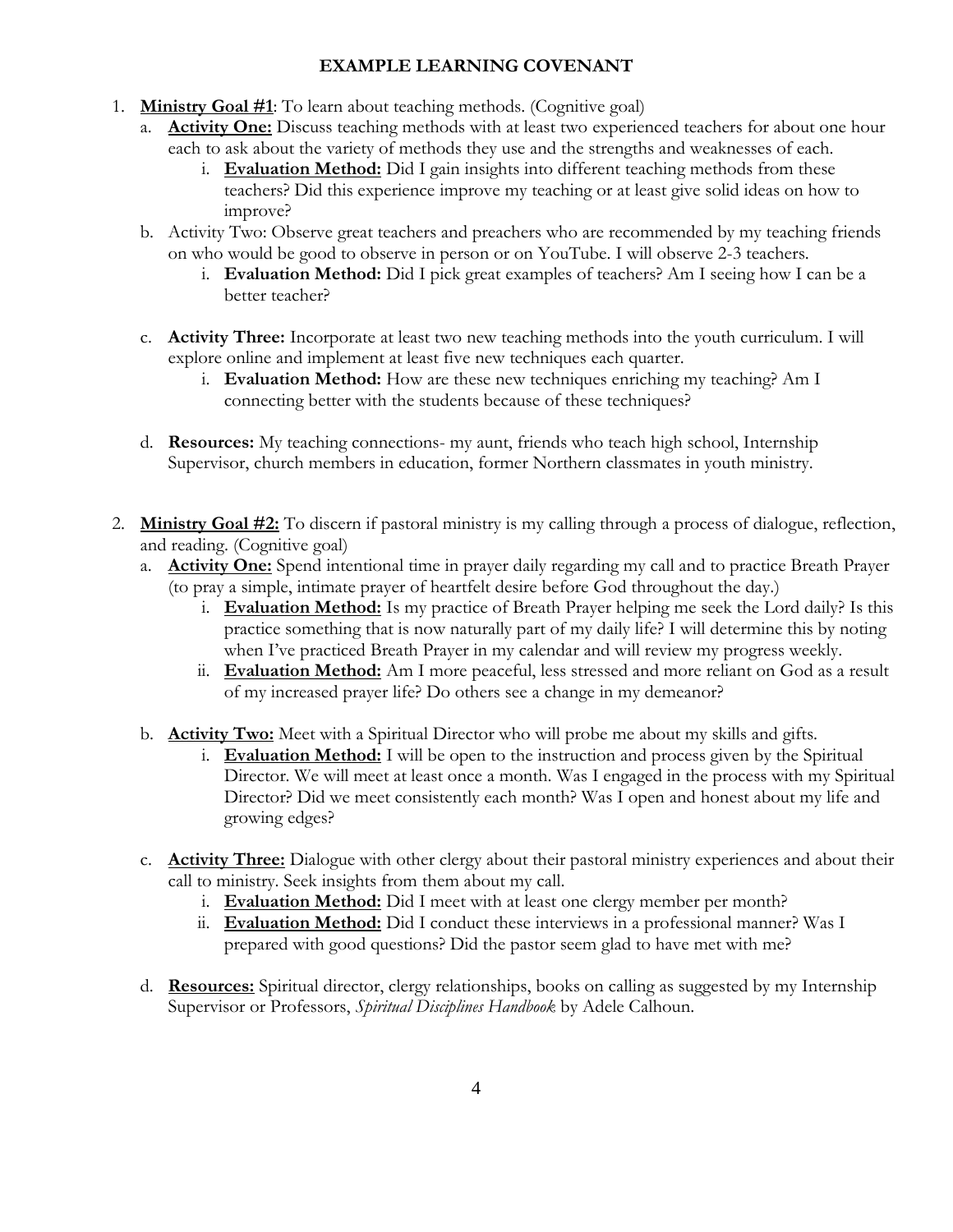- 3. **Ministry Goal #3:** To increase my comfort level in preaching in different settings. (Skill goal)
	- a. **Activity One:** Preach at least one times in the Fall and Winter quarters (two times total) in a formal worship service.
		- i. **Evaluation Method:** My Internship Supervisor and several handpicked lay people will be present in the worship service when I preach. They will fill out feedback forms which my Internship Supervisor and I will create. My sermon will be well-researched and wellpracticed.
		- ii. **Evaluation Method:** I will record or videotape my sermon and review personally and with my Internship Supervisor. How well did I connect with the congregation? Did my communication style work well?
	- b. **Activity Two:** Preach at least one time in the Fall and Winter quarters (two times total) in a contemporary worship service.
		- i. **Evaluation Method:** My Internship Supervisor and several handpicked lay people will be present in the worship service when I preach. They will fill out feedback forms which my Internship Supervisor and I will create. My sermon will be well-researched and wellpracticed. Additionally, my sermon will include personal examples and be engaging to the congregation.
		- ii. **Evaluation Method:** I will record or videotape my sermon and review personally and with my Internship Supervisor. How well did I connect with the congregation? Did my communication style work well?
	- c. **Activity Three:** Be a guest speaker to the Middle School at least one or two times during the year.
		- i. **Evaluation Method:** My Internship Supervisor, Middle School Director and several handpicked middle school students will be present in the youth group when I speak. They will fill out feedback forms which my Internship Supervisor and I will create. My talk will include an engaging activity to illustrate my topic.
		- ii. **Evaluation Method:** I will record or videotape my talk and review personally and with my Internship Supervisor. How well did I connect with the congregation? Did my communication style work well?
	- d. **Resources:** Internship Supervisor, Senior Pastor, Middle School Director, Professor of Preaching, and Preaching courses at the seminary, Books: *Preaching as Worship* by Michael J. Quicke, *360-Degree Preaching* by Michael J. Quicke.
- 4. **Ministry Goal #4:** Develop a ministry for college students (Skills goal)
	- a. **Activity One:** Research and survey area colleges regarding what ministries are currently provided
		- i. **Evaluation Method:** My survey will include at least three area colleges and I will consult with at least two campus ministries at each college (if applicable to the college).
	- b. **Activity Two:** Using my survey results, create a curriculum and start a ministry through the church for college students.
		- i. **Evaluation Method:** On a scale of  $1 10$  ( $1 =$  not at all;  $10 =$  exceeds all areas), my Internship Supervisor and I will rate if the curriculum is different than what is currently offered on campus and if it engaged college students into the life of the church.
		- ii. **Evaluation Method:** Is the general congregation familiar with the ministry and is supportive of it? I will determine this by surveying a cross-section of the full adult members at the end of the Winter quarter.